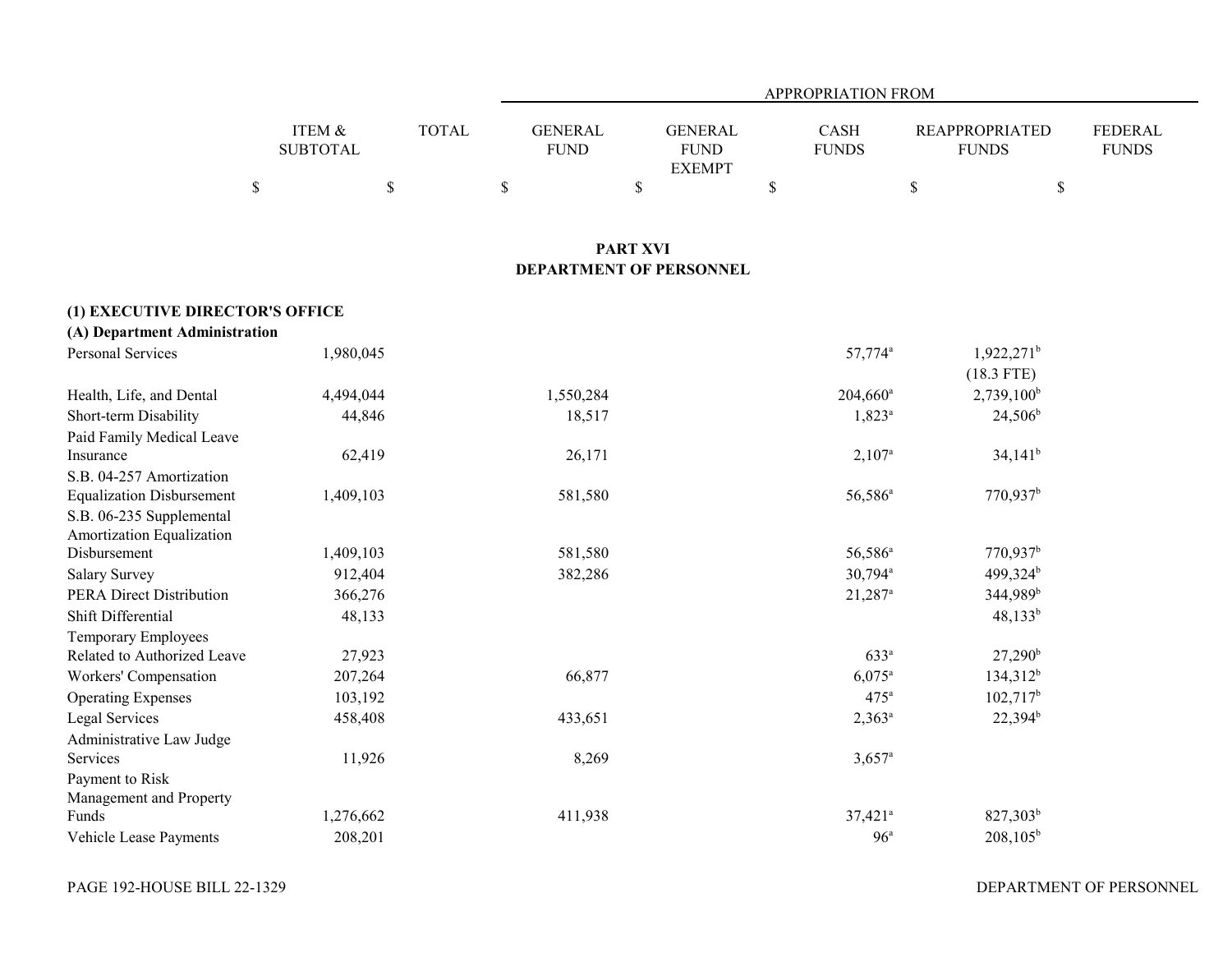|                              |                           |              |                               |                                                | APPROPRIATION FROM     |                                       |                         |
|------------------------------|---------------------------|--------------|-------------------------------|------------------------------------------------|------------------------|---------------------------------------|-------------------------|
|                              | ITEM &<br><b>SUBTOTAL</b> | <b>TOTAL</b> | <b>GENERAL</b><br><b>FUND</b> | <b>GENERAL</b><br><b>FUND</b><br><b>EXEMPT</b> | CASH<br><b>FUNDS</b>   | <b>REAPPROPRIATED</b><br><b>FUNDS</b> | FEDERAL<br><b>FUNDS</b> |
| \$                           |                           | \$           | \$<br>\$                      |                                                | \$                     | \$                                    | \$                      |
| Leased Space                 | 353,886                   |              |                               |                                                |                        | 353,886 <sup>b</sup>                  |                         |
| Capitol Complex Leased       |                           |              |                               |                                                |                        |                                       |                         |
| Space                        | 4,335,973                 |              | 2,161,865                     |                                                | $25,544^{\circ}$       | $2,148,564^b$                         |                         |
| Annual Depreciation - Lease  |                           |              |                               |                                                |                        |                                       |                         |
| <b>Equivalent Payment</b>    | 1,763,220                 |              | 1,072,036                     |                                                | 691,184 <sup>a</sup>   |                                       |                         |
| Payments to OIT              | 5,545,990                 |              | 1,789,542                     |                                                | $162,571$ <sup>a</sup> | 3,593,877 <sup>b</sup>                |                         |
| <b>CORE Operations</b>       | 300,734                   |              | 97,038                        |                                                | $8,815^{\circ}$        | $194,881^b$                           |                         |
| Governor's Office Transition | 25,000                    |              | 25,000                        |                                                |                        |                                       |                         |
|                              | 25,344,752                |              |                               |                                                |                        |                                       |                         |

<sup>a</sup> These amounts shall be from various sources of cash funds including, but not limited to, the Group Benefit Plans Reserve Fund created in Section 24-50-613 (1), C.R.S., the State Archives and Records Cash Fund created in Section 24-80-102 (10)(a), C.R.S., the Risk Management Fund created in Section 24-30-1510 (1)(a), C.R.S., the Self-Insured Property Fund created in Section 24-30-1510.5 (1)(a), C.R.S., the State Employee Workers' Compensation Account created in Section 24-30-1510.7 (1)(a), C.R.S., the Department of Personnel Revolving Fund created in Section 24-30-1108 (1), C.R.S., the Supplier Database Cash Fund created in Section 24-102-202.5 (2)(a), C.R.S., the Administrative Courts Cash Fund created in Section 24-30-1001 (3), C.R.S., and the Revenue Loss Restoration Cash Fund created in Section 24-75-227 (2)(a), C.R.S.

<sup>b</sup> Of these amounts, it is estimated that \$12,238,031 shall be from various sources of reappropriated funds including, but not limited to, the State Archives and Records Cash Fund created in Section 24-80-102 (10)(a), C.R.S., the Risk Management Fund created in Section 24-30-1510 (1)(a), C.R.S., the Self-Insured Property Fund created in Section 24-30-1510.5 (1)(a), C.R.S., the State Employee Workers' Compensation Account created in Section 24-30-1510.7 (1)(a), C.R.S., the Department of Personnel Revolving Fund created in Section 24-30-1108 (1), C.R.S., the Motor Fleet Management Fund created in Section 24-30-1115 (1), C.R.S., the Statewide Financial Information Technology Systems Cash Fund created in Section 24-30- 209 (2)(a), C.R.S., and the Administrative Courts Cash Fund created in Section 24-30-1001 (3), C.R.S., and \$2,529,636 shall be from statewide indirect cost recoveries from the Department of Personnel or the Indirect Costs Excess Recovery Fund created in Section 24-75-1401 (2), C.R.S.

### **(B) Statewide Special Purpose**

(1) Colorado State Employees Assistance Program Personal Services 1,177,822

|                           | $(14.0$ FTE) |
|---------------------------|--------------|
| <b>Operating Expenses</b> | 131.293      |
| Indirect Cost Assessment  | 458.981      |
|                           | 1,768,096    |

 $1,768,096$   $86,624$ <sup>a</sup>  $1,681,472$ <sup>b</sup>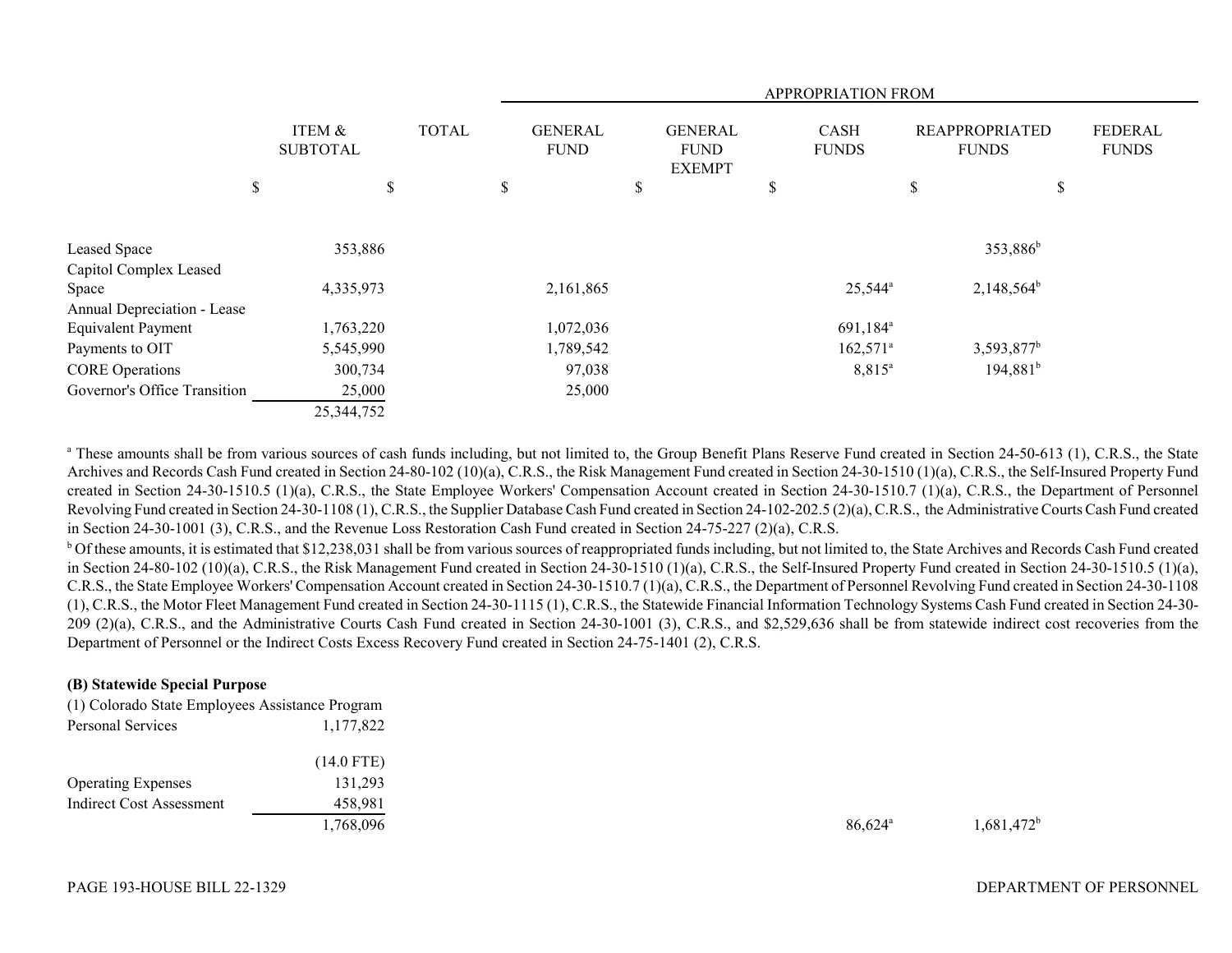|                                                                                                              |                           |              |                               |                                                | <b>APPROPRIATION FROM</b> |                                       |                 |                                |
|--------------------------------------------------------------------------------------------------------------|---------------------------|--------------|-------------------------------|------------------------------------------------|---------------------------|---------------------------------------|-----------------|--------------------------------|
|                                                                                                              | ITEM &<br><b>SUBTOTAL</b> | <b>TOTAL</b> | <b>GENERAL</b><br><b>FUND</b> | <b>GENERAL</b><br><b>FUND</b><br><b>EXEMPT</b> | CASH<br><b>FUNDS</b>      | <b>REAPPROPRIATED</b><br><b>FUNDS</b> |                 | <b>FEDERAL</b><br><b>FUNDS</b> |
| \$                                                                                                           | \$                        |              | \$                            | \$                                             | \$                        | $\$$                                  | \$              |                                |
| a This amount shall be from various sources of cash funds.                                                   |                           |              |                               |                                                |                           |                                       |                 |                                |
| <sup>b</sup> This amount shall be from the Risk Management Fund created in Section 24-30-1510 (1)(a), C.R.S. |                           |              |                               |                                                |                           |                                       |                 |                                |
| (2) Office of the State Architect                                                                            |                           |              |                               |                                                |                           |                                       |                 |                                |
| Office of the State Architect                                                                                | 1,241,844<br>$(10.9$ FTE) |              | 1,241,844                     |                                                |                           |                                       |                 |                                |
| <b>Statewide Planning</b><br>Services <sup>93</sup>                                                          | 1,000,000<br>2,241,844    |              | 1,000,000                     |                                                |                           |                                       |                 |                                |
| (3) Other Statewide Special Purpose                                                                          |                           |              |                               |                                                |                           |                                       |                 |                                |
| <b>Test Facility Lease</b><br><b>Employment Security</b>                                                     | 119,842                   |              | 119,842                       |                                                |                           |                                       |                 |                                |
| <b>Contract Payment</b><br>Disability Funding                                                                | 16,000                    |              | 7,264                         |                                                |                           |                                       | $8,736^{\circ}$ |                                |
| Committee                                                                                                    | 911,976                   |              |                               |                                                | 911,976 <sup>b</sup>      |                                       |                 |                                |
| <b>Americans with Disabilities</b><br>Act Reasonable<br>Accommodation                                        |                           |              |                               |                                                |                           |                                       |                 |                                |
| Coordination                                                                                                 | 466,198                   |              | 466,198                       |                                                |                           |                                       |                 |                                |
|                                                                                                              | $(1.0$ FTE)<br>1,514,016  |              |                               |                                                |                           |                                       |                 |                                |
|                                                                                                              |                           |              |                               |                                                |                           |                                       |                 |                                |

a This amount shall be from user fees from state agencies based on historical utilization.

<sup>b</sup> This amount shall be from the Disability Support Fund created in Section 24-30-2205.5 (1), C.R.S.

30,868,708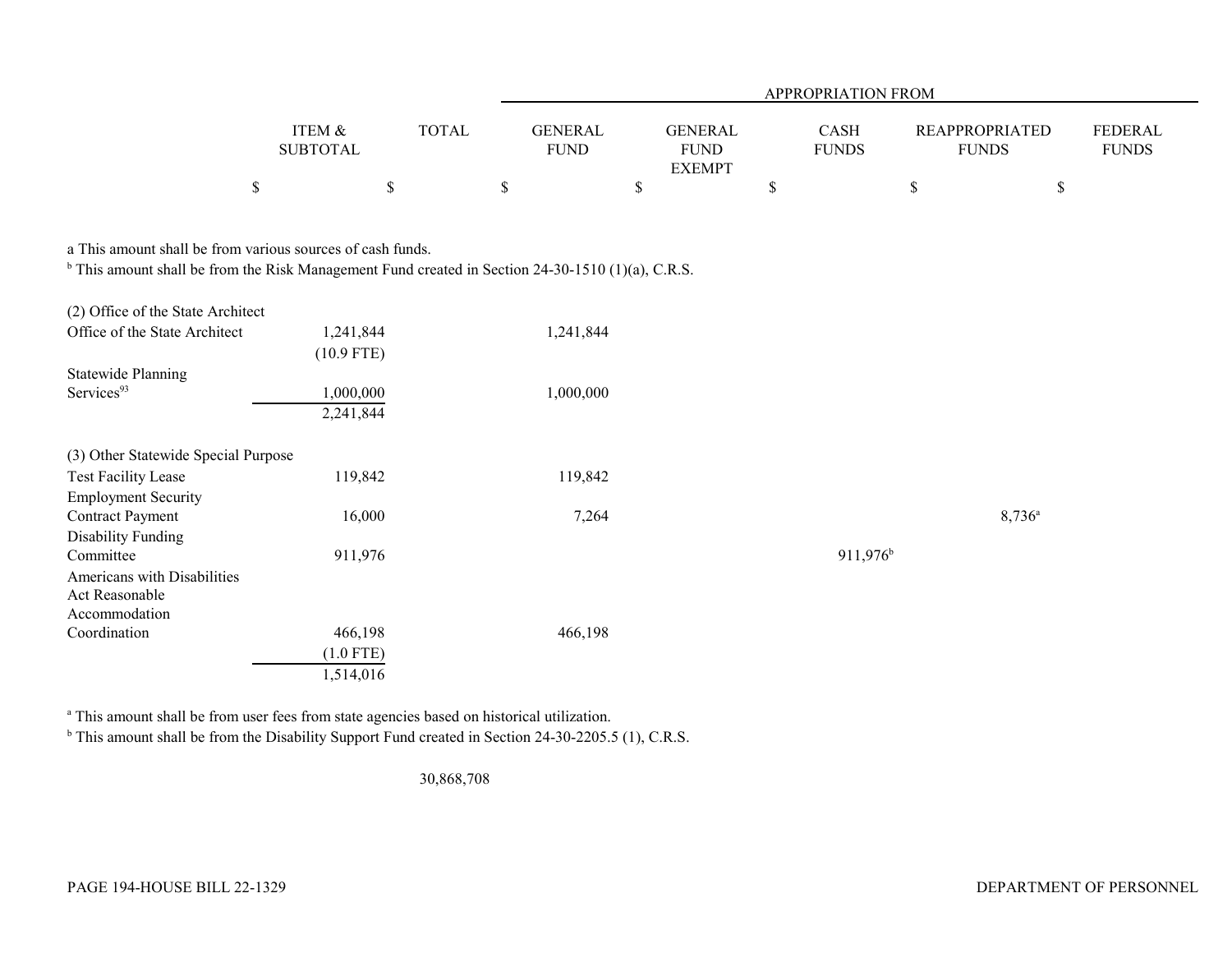|                                                                |                           |              |                               |                                                | APPROPRIATION FROM          |                                       |                                |
|----------------------------------------------------------------|---------------------------|--------------|-------------------------------|------------------------------------------------|-----------------------------|---------------------------------------|--------------------------------|
|                                                                | ITEM &<br><b>SUBTOTAL</b> | <b>TOTAL</b> | <b>GENERAL</b><br><b>FUND</b> | <b>GENERAL</b><br><b>FUND</b><br><b>EXEMPT</b> | <b>CASH</b><br><b>FUNDS</b> | <b>REAPPROPRIATED</b><br><b>FUNDS</b> | <b>FEDERAL</b><br><b>FUNDS</b> |
|                                                                | \$<br>\$                  |              | $\$$                          | \$                                             | S                           | \$                                    | \$                             |
| (2) DIVISION OF HUMAN RESOURCES<br>(A) Human Resource Services |                           |              |                               |                                                |                             |                                       |                                |
| (1) State Agency Services                                      |                           |              |                               |                                                |                             |                                       |                                |
| <b>Personal Services</b>                                       | 2,219,957<br>$(24.2$ FTE) |              |                               |                                                |                             |                                       |                                |
| <b>Operating Expenses</b>                                      | 108,577                   |              |                               |                                                |                             |                                       |                                |
| Total Compensation and<br>Employee Engagement                  |                           |              |                               |                                                |                             |                                       |                                |
| Surveys                                                        | 425,000                   |              |                               |                                                |                             |                                       |                                |
| State Employee Tuition<br>Reimbursement                        | 500,000                   |              |                               |                                                |                             |                                       |                                |
|                                                                | 3,253,534                 |              | 3,019,907                     |                                                | 233,627 <sup>a</sup>        |                                       |                                |

<sup>a</sup> This amount shall be from the Revenue Loss Restoration Cash Fund created in Section 24-75-227 (2)(a), C.R.S.

| (2) Training Services        |             |             |
|------------------------------|-------------|-------------|
| <b>Training Services</b>     | 277,112     | 277,112     |
|                              | $(2.3$ FTE) |             |
| Indirect Cost Assessment     | 71,926      | 71,926      |
|                              | 349,038     |             |
| (B) Labor Relations Services |             |             |
| <b>Personal Services</b>     | 979,629     | 979,629     |
|                              |             | $(9.0$ FTE) |
| <b>Operating Expenses</b>    | 12,150      | 12,150      |
| Union Stewards               | 500,000     | 500,000     |
|                              | 1,491,779   |             |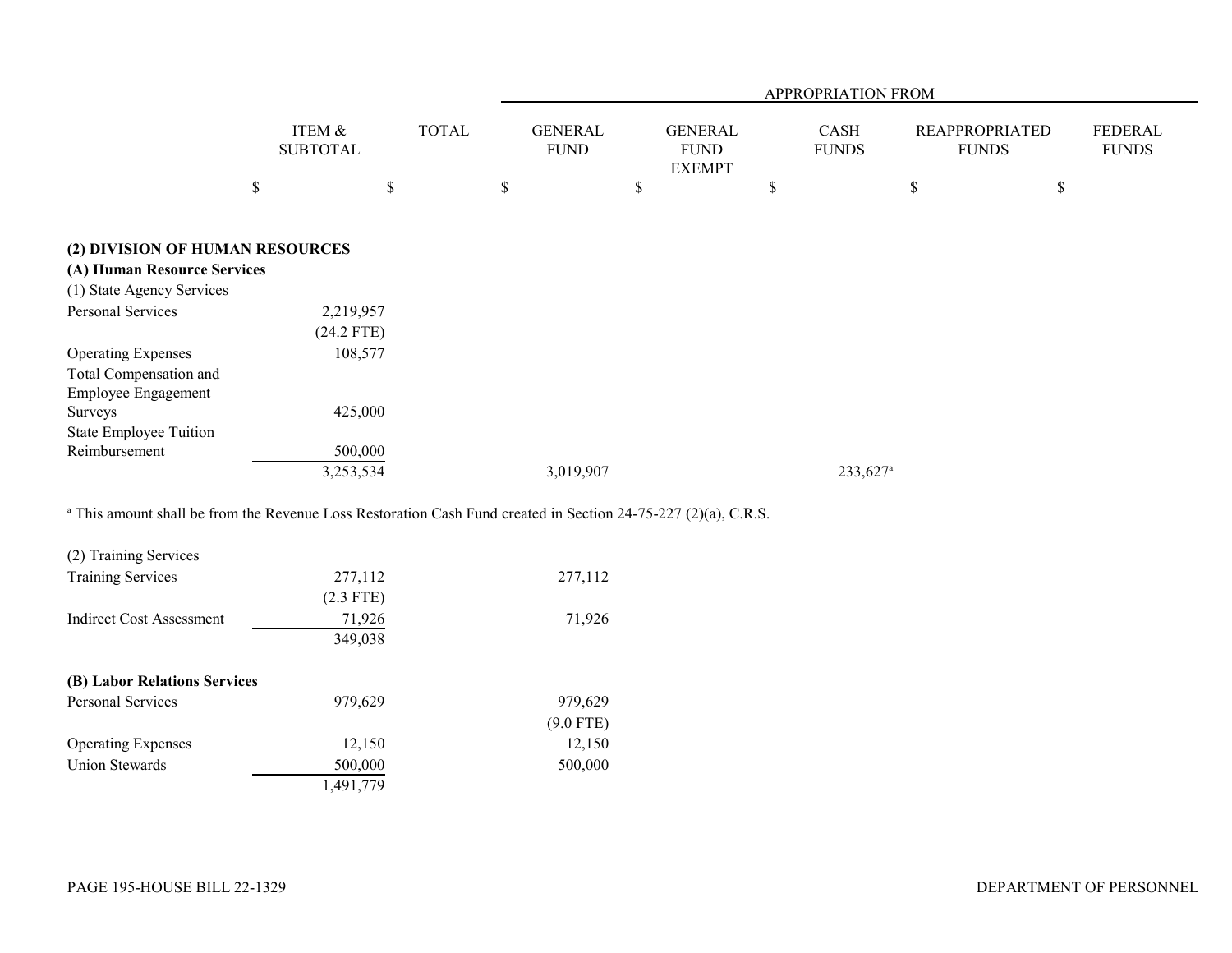|                                 |                           |              | APPROPRIATION FROM            |                                                |                           |                                       |                         |
|---------------------------------|---------------------------|--------------|-------------------------------|------------------------------------------------|---------------------------|---------------------------------------|-------------------------|
|                                 | ITEM &<br><b>SUBTOTAL</b> | <b>TOTAL</b> | <b>GENERAL</b><br><b>FUND</b> | <b>GENERAL</b><br><b>FUND</b><br><b>EXEMPT</b> | CASH<br><b>FUNDS</b>      | <b>REAPPROPRIATED</b><br><b>FUNDS</b> | FEDERAL<br><b>FUNDS</b> |
| \$                              | \$                        |              | \$                            | \$                                             | $\boldsymbol{\mathsf{S}}$ | \$                                    | \$                      |
|                                 |                           |              |                               |                                                |                           |                                       |                         |
| (C) Employee Benefits Services  |                           |              |                               |                                                |                           |                                       |                         |
| <b>Personal Services</b>        | 949,346                   |              |                               |                                                | 949,346 <sup>a</sup>      |                                       |                         |
|                                 |                           |              |                               |                                                | $(12.0$ FTE)              |                                       |                         |
| <b>Operating Expenses</b>       | 58,093                    |              |                               |                                                | 58,093 <sup>a</sup>       |                                       |                         |
| <b>Utilization Review</b>       | 25,000                    |              |                               |                                                | $25,000^{\rm a}$          |                                       |                         |
| H.B. 07-1335 Supplemental       |                           |              |                               |                                                |                           |                                       |                         |
| <b>State Contribution Fund</b>  | 1,848,255                 |              |                               |                                                | $1,848,255(I)^{b}$        |                                       |                         |
| <b>Indirect Cost Assessment</b> | 260,506                   |              |                               |                                                | $260,506^{\circ}$         |                                       |                         |
|                                 | 3,141,200                 |              |                               |                                                |                           |                                       |                         |

<sup>a</sup> These amounts shall be from the Group Benefit Plans Reserve Fund created in Section 24-50-613 (1), C.R.S.

<sup>b</sup> This amount shall be from the Supplemental State Contribution Fund created in Section 24-50-609 (5), C.R.S. The amount is shown for informational purposes as it is continuously appropriated pursuant to Section 24-50-609 (5), C.R.S.

## **(D) Risk Management Services**

| (1) Risk Management Program Administrative Cost |           |                      |
|-------------------------------------------------|-----------|----------------------|
| Personal Services                               | 872,365   | 872,365 <sup>a</sup> |
|                                                 |           | $(11.5$ FTE)         |
| <b>Operating Expenses</b>                       | 63,668    | 63,668 <sup>a</sup>  |
| Actuarial and Broker                            |           |                      |
| Services                                        | 347,500   | 347,500 <sup>a</sup> |
| <b>Risk Management</b>                          |           |                      |
| <b>Information System</b>                       | 193,300   | $193,300^a$          |
| <b>Indirect Cost Assessment</b>                 | 277,930   | $277,930^{\circ}$    |
|                                                 | 1,754,763 |                      |
|                                                 |           |                      |

<sup>a</sup> These amounts shall be from various sources of reappropriated funds including, the Risk Management Fund created in Section 24-30-1510 (1)(a), C.R.S., the Self-Insured Property Fund created in Section 24-30-1510.5 (1)(a), C.R.S., and the State Employee Workers' Compensation Account created in Section 24-30-1510.7 (1)(a), C.R.S.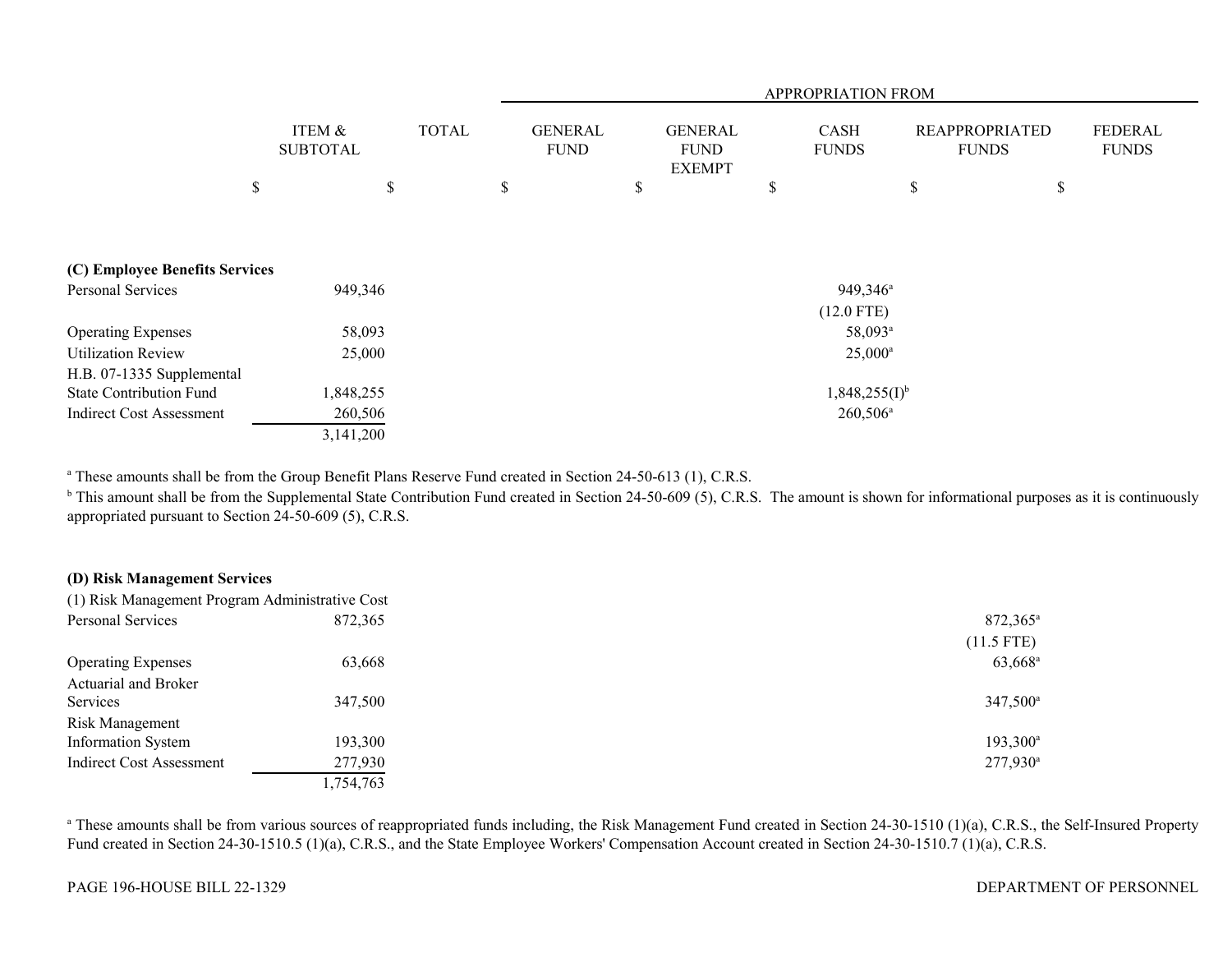|                          |                           |    |              | APPROPRIATION FROM            |    |                                                |    |                             |    |                                       |                                |
|--------------------------|---------------------------|----|--------------|-------------------------------|----|------------------------------------------------|----|-----------------------------|----|---------------------------------------|--------------------------------|
|                          | ITEM &<br><b>SUBTOTAL</b> |    | <b>TOTAL</b> | <b>GENERAL</b><br><b>FUND</b> |    | <b>GENERAL</b><br><b>FUND</b><br><b>EXEMPT</b> |    | <b>CASH</b><br><b>FUNDS</b> |    | <b>REAPPROPRIATED</b><br><b>FUNDS</b> | <b>FEDERAL</b><br><b>FUNDS</b> |
|                          | \$                        | \$ |              | \$                            | \$ |                                                | \$ |                             | \$ | P                                     |                                |
|                          |                           |    |              |                               |    |                                                |    |                             |    |                                       |                                |
| (2) Liability            |                           |    |              |                               |    |                                                |    |                             |    |                                       |                                |
| Liability Claims         | 8,005,651                 |    |              |                               |    |                                                |    |                             |    |                                       |                                |
| Liability Excess Policy  | 2,634,853                 |    |              |                               |    |                                                |    |                             |    |                                       |                                |
| Liability Legal Services | 6,743,043                 |    |              |                               |    |                                                |    |                             |    |                                       |                                |
|                          | 17,383,547                |    |              |                               |    |                                                |    |                             |    | $17,383,547(1)^a$                     |                                |

<sup>a</sup> This amount shall be from state agencies for the Risk Management Fund created in Section 24-30-1510 (1)(a), C.R.S. The amount is shown for informational purposes as it is continuously appropriated for purposes other than the direct and indirect administrative costs of operating the risk management system pursuant to Section 24-30-1510 (1)(a), C.R.S.

| (3) Property             |            |                   |
|--------------------------|------------|-------------------|
| <b>Property Policies</b> | 9,875,729  |                   |
| Property Deductibles and |            |                   |
| Payouts                  | 7,502,820  |                   |
|                          | 17,378,549 | $17,378,549(I)^a$ |

<sup>a</sup> This amount shall be from the Self-Insured Property Fund created in Section 24-30-1510.5 (1)(a), C.R.S. The amount is shown for informational purposes as it is continuously appropriated for purposes other than the direct and indirect administrative costs of operating the risk management system pursuant to Section 24-30-1510.5 (1)(a), C.R.S.

| 30,815,125 | $30,815,125(I)^a$      |
|------------|------------------------|
|            |                        |
| 1,850,000  | 1,850,000 <sup>a</sup> |
|            |                        |
| 964,382    | $964,382(I)^a$         |
|            |                        |
| 1,583,483  | $1,583,483^{\circ}$    |
| 35,212,990 |                        |
|            |                        |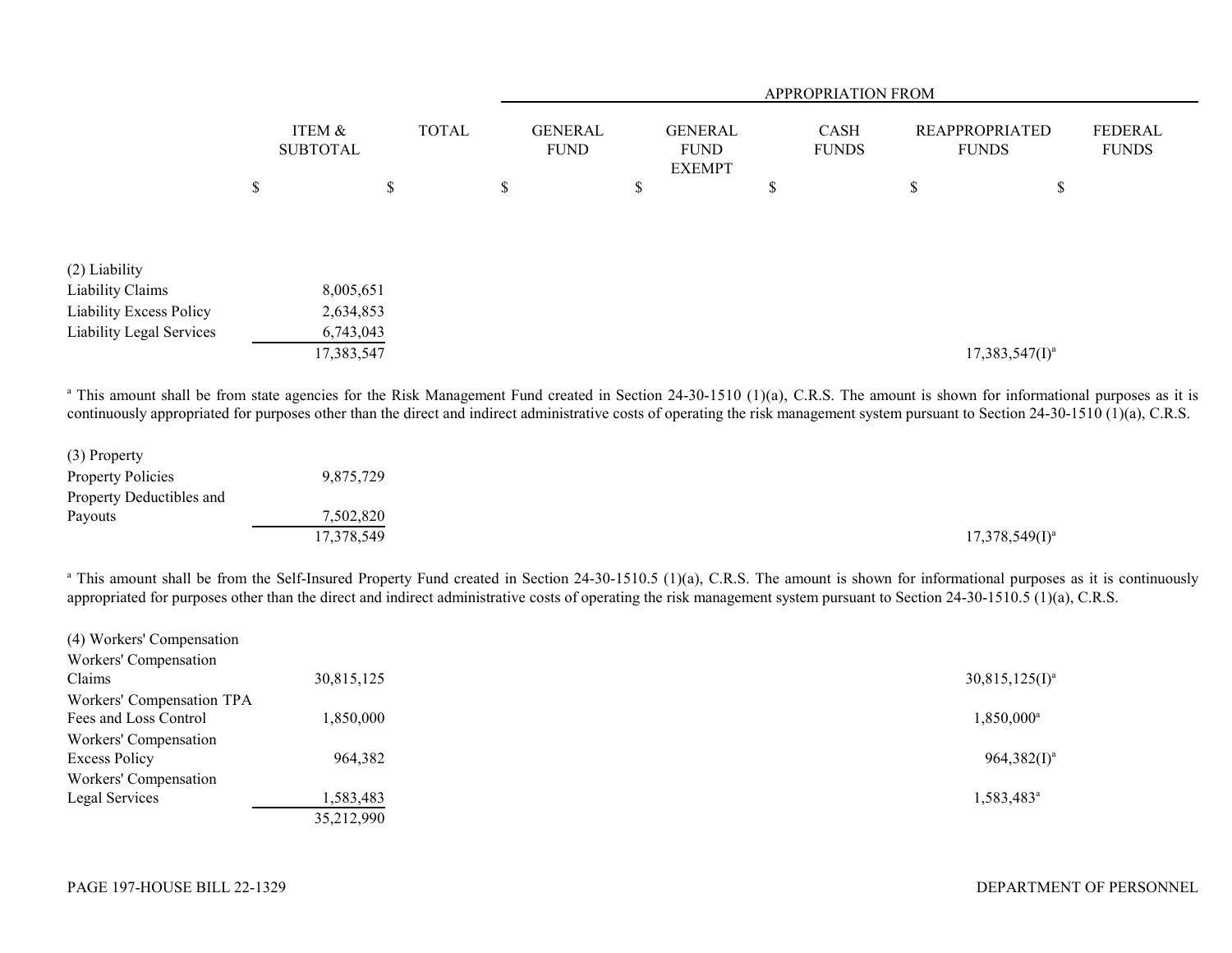|                                                                                                                                          |                                      |              |                               |                                                | APPROPRIATION FROM   |                                       |                         |
|------------------------------------------------------------------------------------------------------------------------------------------|--------------------------------------|--------------|-------------------------------|------------------------------------------------|----------------------|---------------------------------------|-------------------------|
|                                                                                                                                          | <b>ITEM &amp;</b><br><b>SUBTOTAL</b> | <b>TOTAL</b> | <b>GENERAL</b><br><b>FUND</b> | <b>GENERAL</b><br><b>FUND</b><br><b>EXEMPT</b> | CASH<br><b>FUNDS</b> | <b>REAPPROPRIATED</b><br><b>FUNDS</b> | FEDERAL<br><b>FUNDS</b> |
|                                                                                                                                          | $\mathbb S$                          | $\$$         | $\mathbb S$                   | \$                                             | \$                   | $\mathbb{S}$<br>\$                    |                         |
| <sup>a</sup> These amounts shall be from the State Employee Workers' Compensation Account created in Section 24-30-1510.7 (1)(a), C.R.S. |                                      | 79,965,400   |                               |                                                |                      |                                       |                         |
| (3) PERSONNEL BOARD                                                                                                                      |                                      |              |                               |                                                |                      |                                       |                         |
| <b>Personal Services</b>                                                                                                                 | 561,161<br>$(4.8$ FTE)               |              | 561,161                       |                                                |                      |                                       |                         |
| <b>Operating Expenses</b>                                                                                                                | 22,969                               |              | 22,969                        |                                                |                      |                                       |                         |
| Legal Services                                                                                                                           | 61,632                               | 645,762      | 61,632                        |                                                |                      |                                       |                         |
| (4) DIVISION OF CENTRAL SERVICES                                                                                                         |                                      |              |                               |                                                |                      |                                       |                         |
| (A) Administration                                                                                                                       |                                      |              |                               |                                                |                      |                                       |                         |
| Personal Services                                                                                                                        | 519,809<br>$(5.2$ FTE)               |              |                               |                                                |                      |                                       |                         |
| <b>Operating Expenses</b>                                                                                                                | 27,690                               |              |                               |                                                |                      |                                       |                         |
| <b>Indirect Cost Assessment</b>                                                                                                          | 15,364<br>562,863                    |              |                               |                                                |                      | 562,863 <sup>a</sup>                  |                         |

<sup>a</sup> This amount shall be from various sources of reappropriated funds including the Department of Personnel Revolving Fund created in Section 24-30-1108 (1), C.R.S. The amount is from user fees from state agencies.

| (B) Integrated Document Solutions |              |                      |                   |
|-----------------------------------|--------------|----------------------|-------------------|
| Personal Services                 | 7,896,098    | $141,615^{\circ}$    | $7,754,483^b$     |
|                                   | (102.6 FTE)  |                      |                   |
| <b>Operating Expenses</b>         | 23, 265, 793 | 980.537 <sup>a</sup> | $22,285,256^b$    |
| <b>Commercial Print Payments</b>  | 1,733,260    |                      | $1,733,260^b$     |
| Print Equipment Lease             |              |                      |                   |
| Purchase                          | 240,000      |                      | $240,000^{\rm b}$ |

DEPARTMENT OF PERSONNEL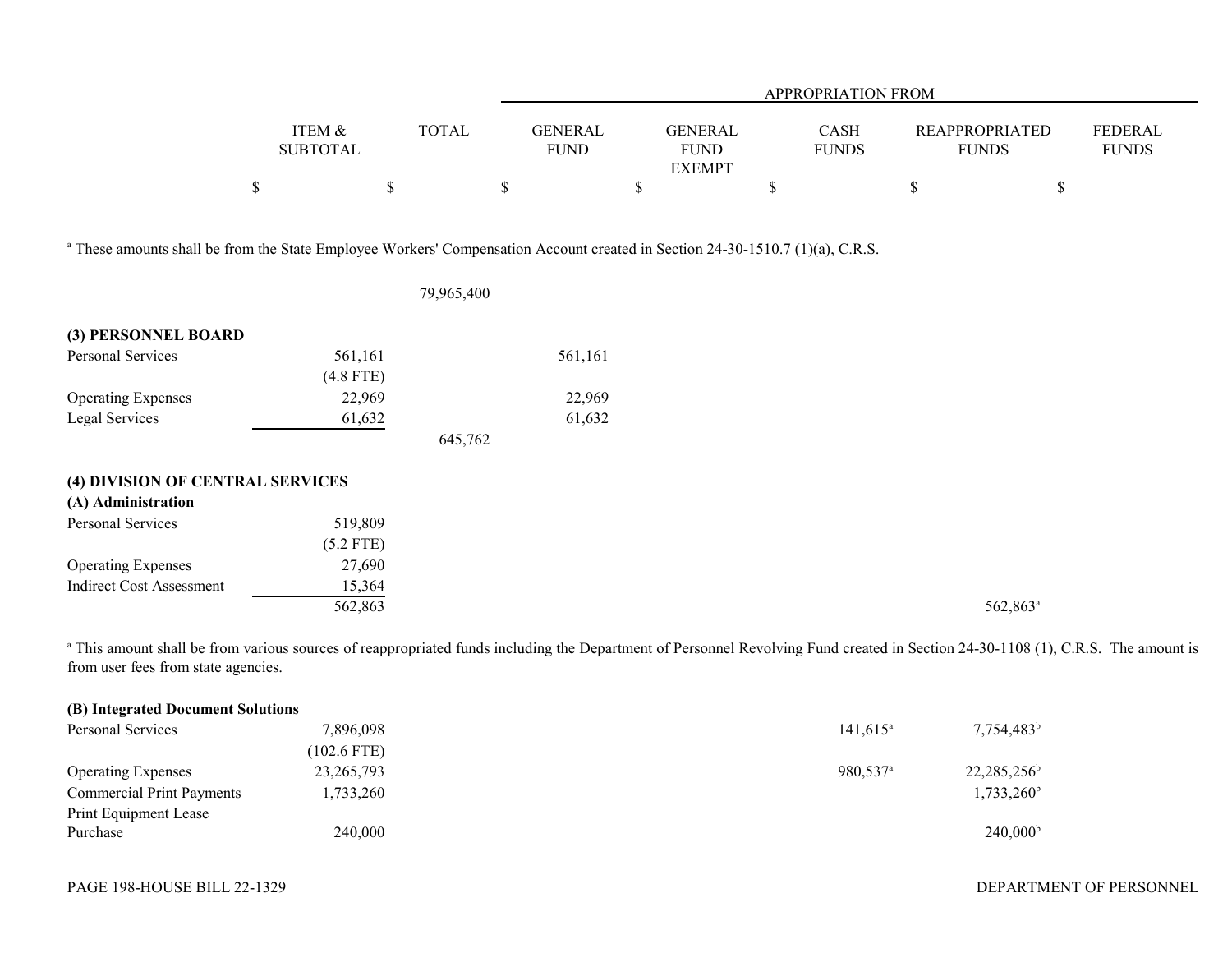|                                 |                           |              |                               |                                                |   | APPROPRIATION FROM          |                                       |                                |
|---------------------------------|---------------------------|--------------|-------------------------------|------------------------------------------------|---|-----------------------------|---------------------------------------|--------------------------------|
|                                 | ITEM &<br><b>SUBTOTAL</b> | <b>TOTAL</b> | <b>GENERAL</b><br><b>FUND</b> | <b>GENERAL</b><br><b>FUND</b><br><b>EXEMPT</b> |   | <b>CASH</b><br><b>FUNDS</b> | <b>REAPPROPRIATED</b><br><b>FUNDS</b> | <b>FEDERAL</b><br><b>FUNDS</b> |
|                                 | \$<br>\$                  |              | \$                            | \$                                             | D |                             | \$<br>\$                              |                                |
| Scan Equipment Lease            |                           |              |                               |                                                |   |                             |                                       |                                |
| Purchase                        | 100,000                   |              |                               |                                                |   |                             | $100,000^{\rm b}$                     |                                |
| Utilities                       | 69,000                    |              |                               |                                                |   |                             | 69,000 <sup>b</sup>                   |                                |
| Address Confidentiality         |                           |              |                               |                                                |   |                             |                                       |                                |
| Program                         | 717,331                   |              | 575,657                       |                                                |   | $141,674^{\circ}$           |                                       |                                |
|                                 | $(7.0$ FTE)               |              |                               |                                                |   |                             |                                       |                                |
| <b>Indirect Cost Assessment</b> | 460,955                   |              |                               |                                                |   |                             | $460,955^{\rm b}$                     |                                |
|                                 | 34,482,437                |              |                               |                                                |   |                             |                                       |                                |

<sup>a</sup> These amounts shall be from the Department of Personnel Revolving Fund created in Section 24-30-1108 (1), C.R.S. The amounts are from user fees from non-state agencies.

<sup>b</sup> These amounts shall be from the Department of Personnel Revolving Fund created in Section 24-30-1108 (1), C.R.S. The amounts are from user fees from state agencies.

<sup>c</sup> This amount shall be from the Address Confidentiality Program Surcharge Fund created in Section 24-30-2114 (4)(a), C.R.S.

| (C) Colorado State Archives |              |         |                       |                       |
|-----------------------------|--------------|---------|-----------------------|-----------------------|
| Personal Services           | 783,948      | 664,569 | $90.308$ <sup>a</sup> | $29,071$ <sup>b</sup> |
|                             | $(13.1$ FTE) |         |                       |                       |
| <b>Operating Expenses</b>   | 334,056      | 308,056 | $26,000^{\circ}$      |                       |
|                             | 1,118,004    |         |                       |                       |

<sup>a</sup> These amounts shall be from the State Archives and Records Cash Fund created in Section 24-80-102 (10)(a), C.R.S. The amount is from user fees from non-state agencies.  $b$  This amount shall be from the State Archives and Records Cash Fund created in Section 24-80-102 (10)(a), C.R.S. The amount is from user fees from state agencies.

36,163,304

## **(5) DIVISION OF ACCOUNTS AND CONTROL**

| (A) Financial Operations and Reporting |              |           |  |
|----------------------------------------|--------------|-----------|--|
| Personal Services                      | 3.129.283    | 3,129,283 |  |
|                                        | $(29.5$ FTE) |           |  |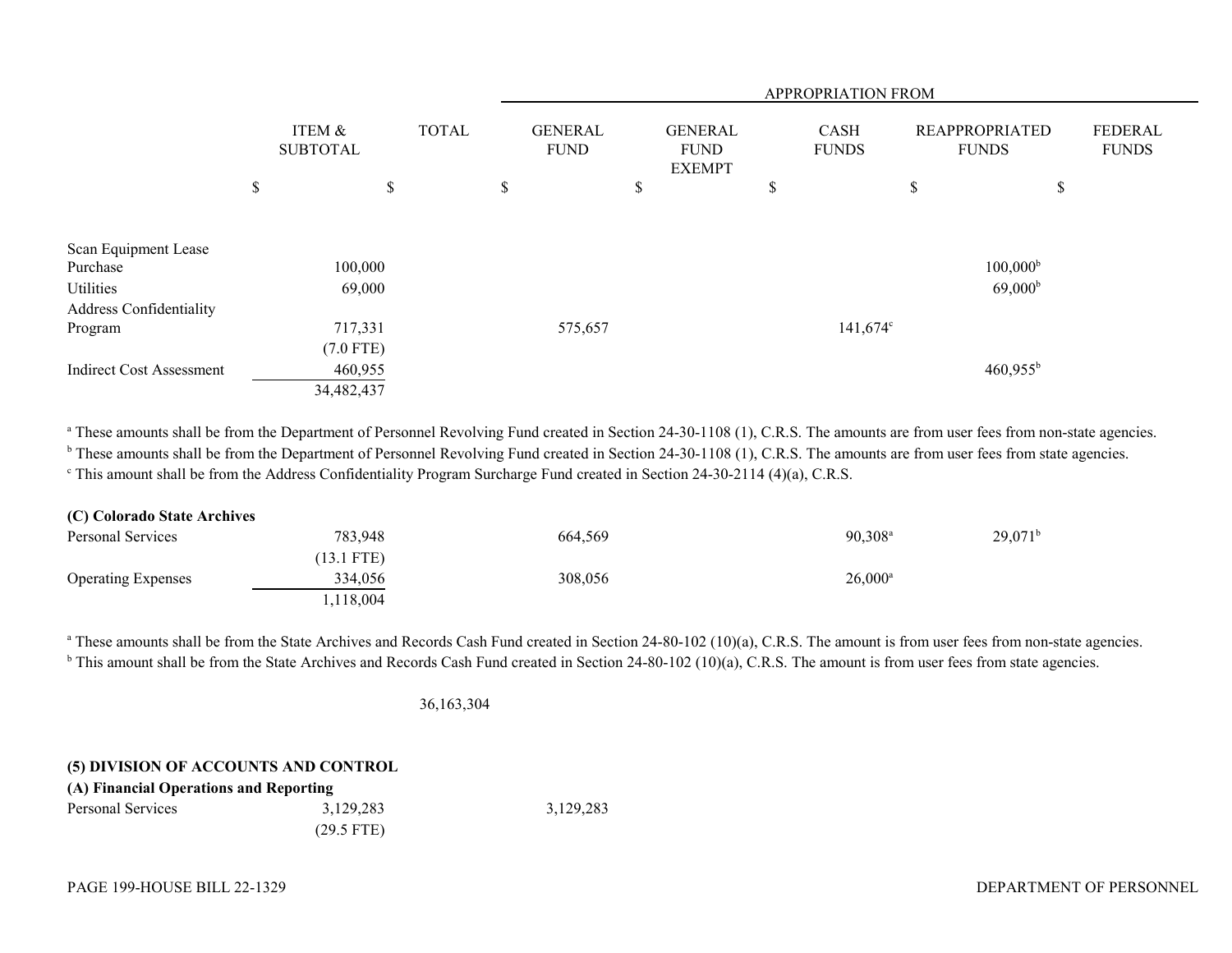|                               |                           |              |                               |                                                | APPROPRIATION FROM     |                                       |                         |
|-------------------------------|---------------------------|--------------|-------------------------------|------------------------------------------------|------------------------|---------------------------------------|-------------------------|
|                               | ITEM &<br><b>SUBTOTAL</b> | <b>TOTAL</b> | <b>GENERAL</b><br><b>FUND</b> | <b>GENERAL</b><br><b>FUND</b><br><b>EXEMPT</b> | CASH<br><b>FUNDS</b>   | <b>REAPPROPRIATED</b><br><b>FUNDS</b> | FEDERAL<br><b>FUNDS</b> |
|                               | \$<br>\$                  |              | \$                            | \$                                             | \$                     | \$<br>\$                              |                         |
| <b>Operating Expenses</b>     | 138,303<br>3,267,586      |              | 138,303                       |                                                |                        |                                       |                         |
| (B) Procurement and Contracts |                           |              |                               |                                                |                        |                                       |                         |
| Personal Services             | 1,733,405<br>$(16.8$ FTE) |              | 344,405                       |                                                | 1,389,000 <sup>a</sup> |                                       |                         |
| <b>Operating Expenses</b>     | 36,969<br>1,770,374       |              | 36,969                        |                                                |                        |                                       |                         |

<sup>a</sup> This amount shall be from various sources of cash funds including rebates received from the Procurement Card Program, institutions of higher education, reimbursements from the National Association of State Procurement Officers Cooperative (NASPO), car rental, travel agency, and fuel rebates, or the Supplier Database Cash Fund created in Section 24-102-202.5  $(2)(a)$ , C.R.S.

## **(C) CORE Operations**

| Personal Services         | 2,058,016 | $2,058,016^{\circ}$                       |
|---------------------------|-----------|-------------------------------------------|
|                           |           | $(21.3$ FTE)                              |
| <b>Operating Expenses</b> | 59,590    | $59,590^{\circ}$                          |
| Payments for CORE and     |           |                                           |
| <b>Support Modules</b>    | 6,671,656 | $2,223,408^b$<br>$4,448,248$ <sup>a</sup> |
| Indirect Cost Assessment  | 389,935   | 389,935 <sup>a</sup>                      |
|                           | 9,179,197 |                                           |

<sup>a</sup> These amounts shall be from the Statewide Financial Information Technology Systems Cash Fund created in Section 24-30-209 (2)(a), C.R.S. The amount is from user fees from state agencies for CORE Operations.

<sup>b</sup> This amount shall be from the Supplier Database Cash Fund created in Section 24-102-202.5 (2)(a), C.R.S.

14,217,157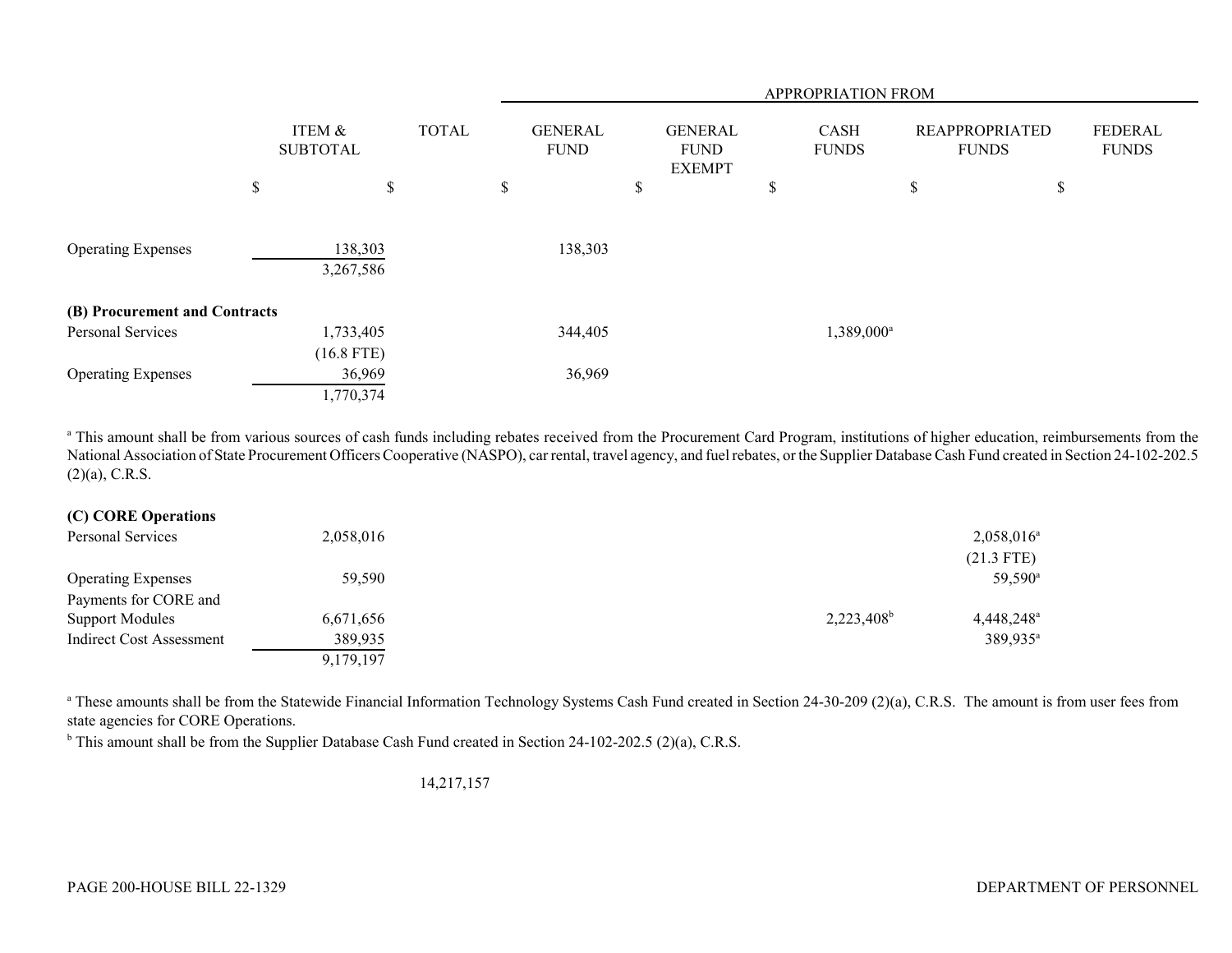|                                  |                           |              |                               |   |                                                |    | APPROPRIATION FROM   |                                       |                         |
|----------------------------------|---------------------------|--------------|-------------------------------|---|------------------------------------------------|----|----------------------|---------------------------------------|-------------------------|
|                                  | ITEM &<br><b>SUBTOTAL</b> | <b>TOTAL</b> | <b>GENERAL</b><br><b>FUND</b> |   | <b>GENERAL</b><br><b>FUND</b><br><b>EXEMPT</b> |    | CASH<br><b>FUNDS</b> | <b>REAPPROPRIATED</b><br><b>FUNDS</b> | FEDERAL<br><b>FUNDS</b> |
|                                  | \$                        | \$           | \$                            | S |                                                | Ъ. |                      | \$                                    | \$                      |
|                                  |                           |              |                               |   |                                                |    |                      |                                       |                         |
| <b>(6) ADMINISTRATIVE COURTS</b> |                           |              |                               |   |                                                |    |                      |                                       |                         |
| Personal Services                | 4,560,383                 |              |                               |   |                                                |    |                      |                                       |                         |
|                                  | $(44.7$ FTE)              |              |                               |   |                                                |    |                      |                                       |                         |
| <b>Operating Expenses</b>        | 172,233                   |              |                               |   |                                                |    |                      |                                       |                         |
| <b>Indirect Cost Assessment</b>  | 99,227                    |              |                               |   |                                                |    |                      |                                       |                         |
|                                  |                           | 4,831,843    |                               |   |                                                |    | 114,382 <sup>a</sup> | $4,717,461^b$                         |                         |

<sup>a</sup> This amount shall be from the Administrative Courts Cash Fund created in Section 24-30-1001 (3), C.R.S. The amount is from user fees from non-state agencies. <sup>b</sup> This amount shall be from the Administrative Courts Cash Fund created in Section 24-30-1001 (3), C.R.S. The amount is from user fees from state agencies.

### **(7) DIVISION OF CAPITAL ASSETS**

#### **(A) Administration**

| Personal Services         | 368,454     |  |                      |
|---------------------------|-------------|--|----------------------|
|                           | $(3.9$ FTE) |  |                      |
| <b>Operating Expenses</b> | 18,310      |  |                      |
| Indirect Cost Assessment  | 9,479       |  |                      |
|                           | 396,243     |  | 396,243 <sup>a</sup> |
|                           |             |  |                      |

<sup>a</sup> This amount shall be from various sources of reappropriated funds including, the Department of Personnel Revolving Fund created in Section 24-30-1108 (1), C.R.S., and the Motor Fleet Management Fund created in Section 24-30-1115 (1), C.R.S. The amount is from user fees from state agencies.

# **(B) Facilities Maintenance – Capitol Complex**

| Personal Services         | 3,747,063    |  |
|---------------------------|--------------|--|
|                           | $(55.7$ FTE) |  |
| <b>Operating Expenses</b> | 3,022,409    |  |
| Capitol Complex Repairs   | 56,520       |  |
| Capitol Complex Security  | 555,986      |  |
| Utilities                 | 5,620,860    |  |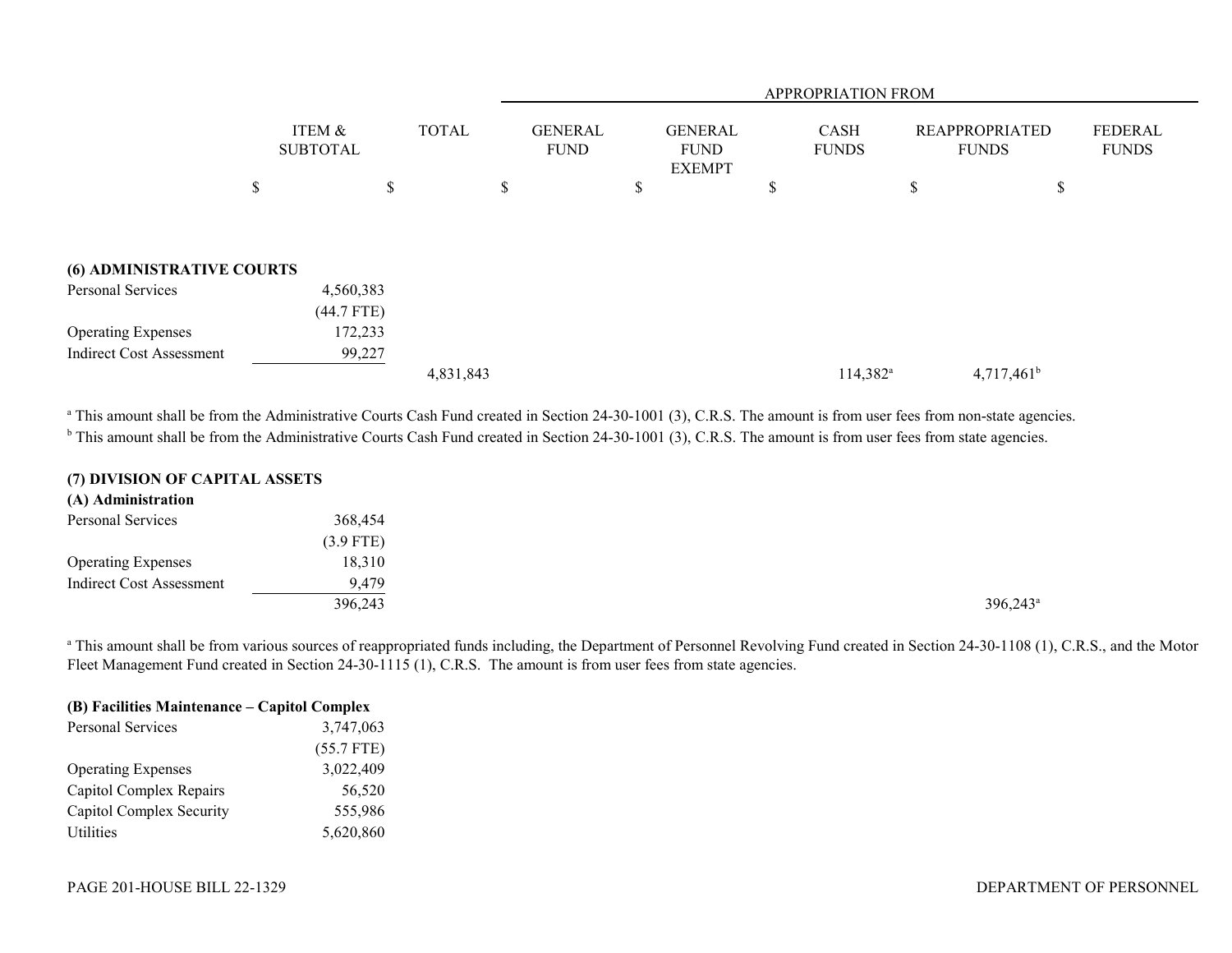|                          |               |                           |              |                               |                                                | <b>APPROPRIATION FROM</b>   |                                       |                         |
|--------------------------|---------------|---------------------------|--------------|-------------------------------|------------------------------------------------|-----------------------------|---------------------------------------|-------------------------|
|                          |               | ITEM &<br><b>SUBTOTAL</b> | <b>TOTAL</b> | <b>GENERAL</b><br><b>FUND</b> | <b>GENERAL</b><br><b>FUND</b><br><b>EXEMPT</b> | <b>CASH</b><br><b>FUNDS</b> | <b>REAPPROPRIATED</b><br><b>FUNDS</b> | FEDERAL<br><b>FUNDS</b> |
|                          | $\mathcal{D}$ |                           |              |                               |                                                |                             |                                       |                         |
| Indirect Cost Assessment |               | 338,799<br>13,341,637     |              | 180,819                       |                                                | $626,413^a$                 | $12,534,405^b$                        |                         |

<sup>a</sup> This amount shall be from the Department of Personnel Revolving Fund created in Section 24-30-1108 (1), C.R.S. The amount is from non-state revenue.

<sup>b</sup> This amount shall be from the Department of Personnel Revolving Fund created in Section 24-30-1108 (1), C.R.S. The amount is from user fees from state agencies.

|  | (C) Fleet Management Program and Motor Pool Services |
|--|------------------------------------------------------|
|  |                                                      |

| Personal Services               | 1,189,792    |                           |
|---------------------------------|--------------|---------------------------|
|                                 | $(17.0$ FTE) |                           |
| <b>Operating Expenses</b>       | 1,505,819    |                           |
| Motor Pool Vehicle Lease        |              |                           |
| and Operating Expenses          | 200,000      |                           |
| Fuel and Automotive             |              |                           |
| Supplies                        | 20,869,697   |                           |
| Vehicle Replacement             |              |                           |
| Lease/Purchase <sup>94</sup>    | 26,104,324   |                           |
| <b>Indirect Cost Assessment</b> | 146,535      |                           |
|                                 | 50,016,167   | $50,016,167$ <sup>a</sup> |

<sup>a</sup> This amount shall be from the Motor Fleet Management Fund created in Section 24-30-1115 (1), C.R.S. The amount is from user fees from state agencies.

63,754,047

| <b>TOTALS PART XVI</b><br>(PERSONNEL)                               | \$230,446,221 | \$22,926,329 | $$11.477.215^a$ | $$196.042.677$ <sup>b</sup> |  |
|---------------------------------------------------------------------|---------------|--------------|-----------------|-----------------------------|--|
| <sup>a</sup> Of this amount, $$1,848,255$ contains an (I) notation. |               |              |                 |                             |  |

 $b$  Of this amount, \$66,541,603 contains an (I) notation.